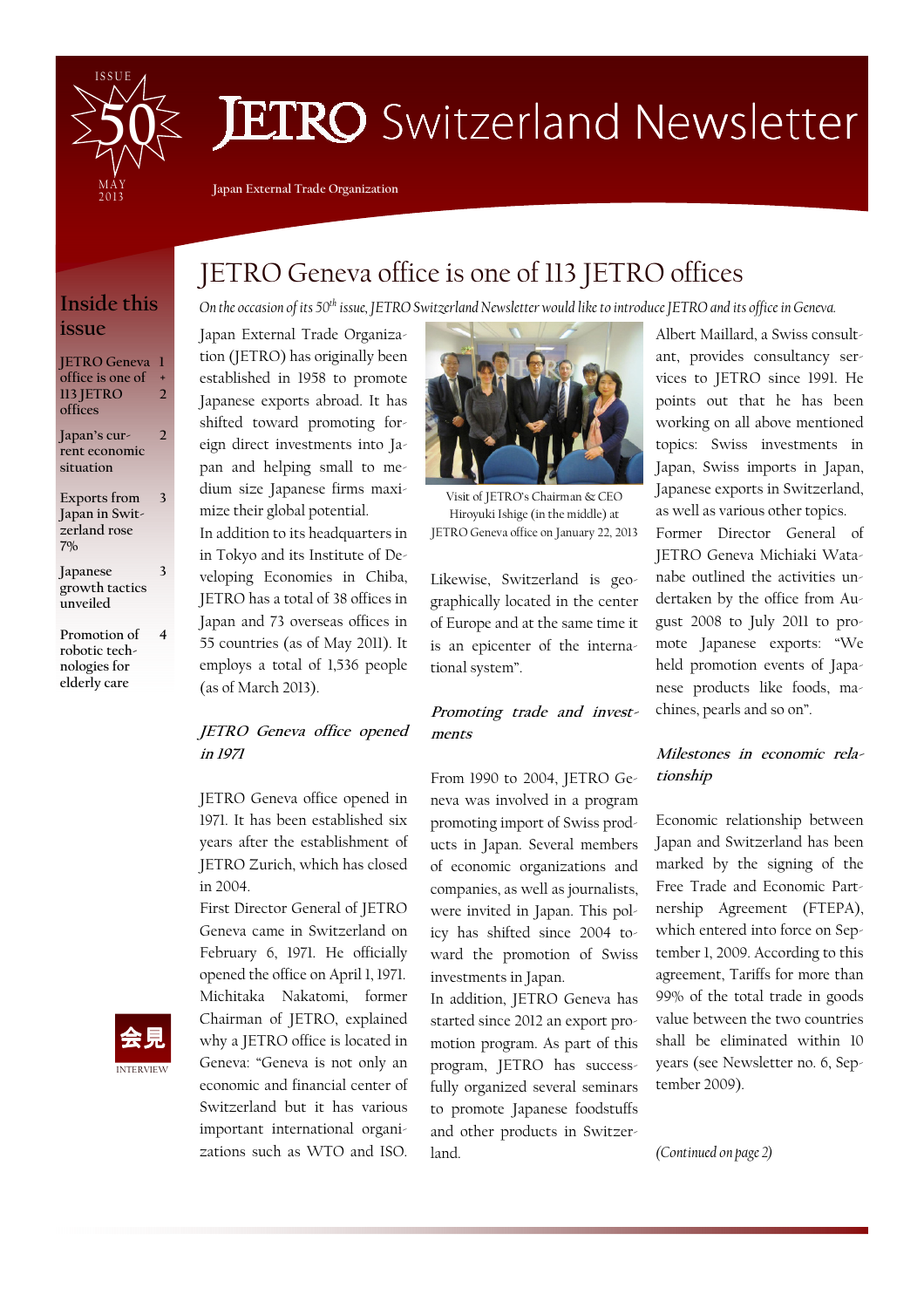### Japan's current economic situation

 $4.0\,$ 

動向 As outlined by the Bank of Japan (BoJ), Japan's economic situation has significantly improved. BoJ claimed "Japan's economy has started picking up" in May 2013 report, although in previous report (April 2013) it stated that "Japan's economy has stopped weakening and has shown some signs of picking up".

> Japan's GDP grew 0.9% in first quarter 2013 (3.5% at annual rate) from the previous quarter (see graph). Moreover, the seasonally adjusted index of industrial production increased 0.9% to 90.4 in March 2013 from the previous month.

 $3.0$  $20$  $1.0$  $0.0$  $-1.0$ ه در  $-30$  $-4.0$ <u>좋훓홇홇</u>흲흲흲흲흓흓흓흼힖흲릚 きえええきらうえうらうもうらうえう ■ Japan ■ Switzerland

Gross domestic product - expenditure approach - Growth rate compared to previous quarter, seasonally adjusted Source: OECD

same month in the preceding year to ¥5,777 billion in April 2013. Exports to Asia (+13.1%), Western

Europe (+11.4%) and to a lesser extent to North America (+6.2%) increased.

The domestic demand remains resilient due to the effects of monetary and economic measures. The consumer price index was 99.4 in March 2013 (2010=100), up 0.2% from the previous month. The average of monthly consumption expenditures per household for March 2013 was ¥316,166, up 4.1% in nominal terms and up 5.2% in real terms from the previous year. Moreover, the unemployment rate was 4.1% in March 2013 (2.8 million people), a decrease by 8.8% from the previous year.

Exports increased 3.8% from the



### JETRO Geneva office is one of 113 JETRO offices

(Continued from page 1)

"I am very proud that I was deeply involved in concluding and implementing Japan Swiss FTA. Without Jetro, the FTA could not have been possible", said Michitaka Nakatomi.

Additional agreements have been signed to smooth the relationship between the two countries, especially in the field of economic affairs. The Protocol amending the Convention between Japan and Switzerland for the Avoidance of Double Taxation with respect to Taxes on Income signed on May 21, 2010, is in force since November 30, 2011 (see Newsletter no. 14, May 2010). The Agreement on Social Security entered into force from March 1, 2012 (see Newsletter no. 35, February 2012).

JETRO Geneva has organized a lot of events to promote the FTEPA and other Swiss-Japanese agreements. "In the course of my term, FTEPA, tax and social security treaties were signed and the number of Japanese companies in Switzerland began to increase. We held several seminars on the treaties for both Japanese companies and Swiss companies in cooperation with Swiss organizations", said Michiaki Watanabe.

### Lessons learned from Switzerland

What lessons could be learned from Switzerland to improve Japanese economy?

According to Michitaka Nakatomi, "Switzerland is strong not only in manufacturing but in services sector. Japan should learn a lot from Switzerland in its innovative and competitive spirits".

As Albert Maillard mentioned, Switzerland has been able to remain competitive though it is in a difficult context : "The Swiss economy has shown in recent years that even a small country — despite the recession in its neighboring markets and its increasingly strong currency — can remain competitive and even achieve excellent results, for instance in 2012".

SITUATION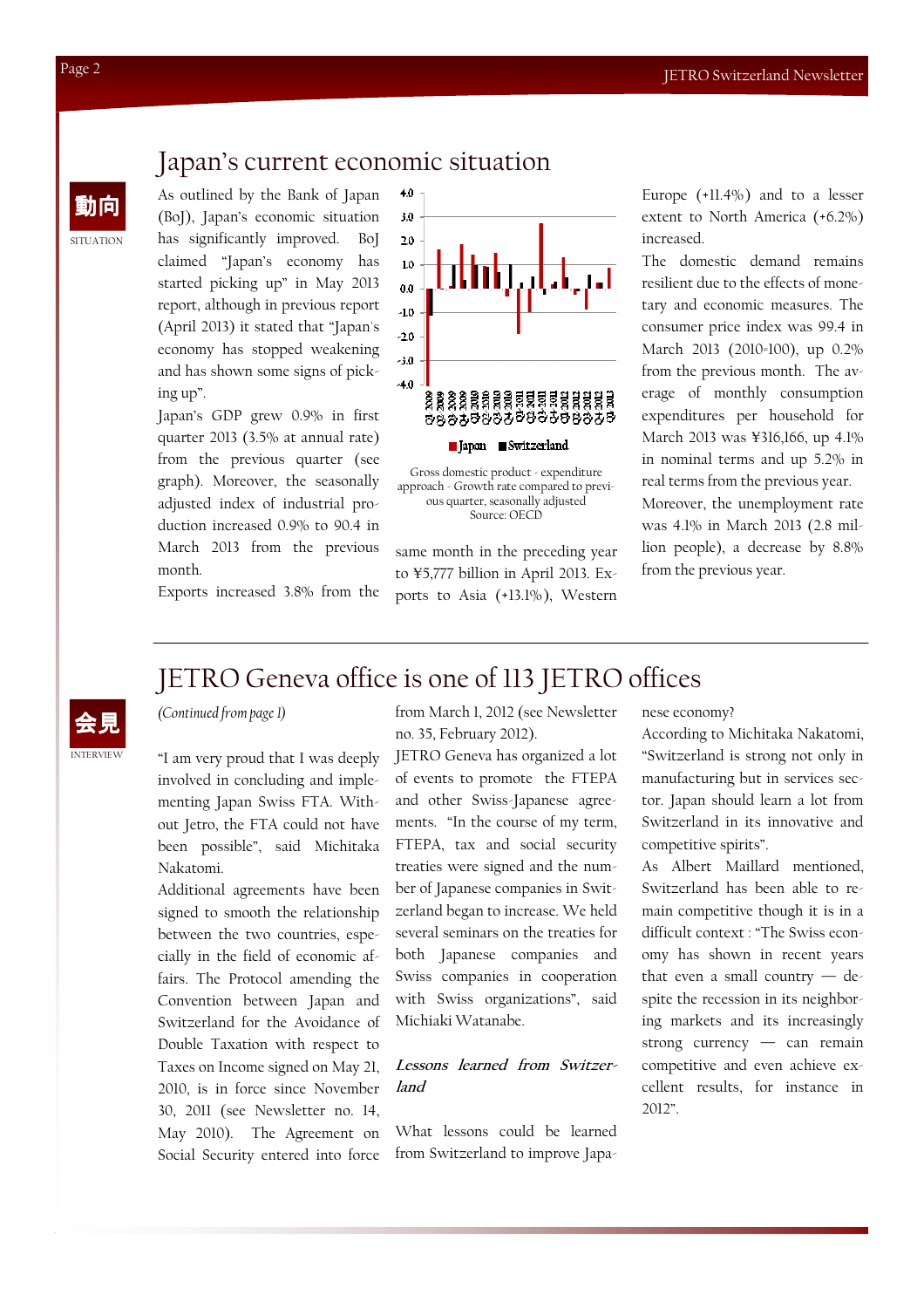ANALYSIS 分析

### Exports from Japan in Switzerland rose 7%

Swiss Federal Customs Administration has released on March 6, 2013 the trade statistics for 2011.

#### Exports from Japan in Switzerland

Total exports from Japan in Switzerland were of CHF 3,465.0 million in 2011, showing an increase by 7.0% over the year and by 28.4% since 2002. Japan is the Swiss second largest importing country in Asia, after China.

This total (named "total 1" in Swiss statistics) excludes volatile goods, such as precious metals, gems, art and antique objects.

The main elements of Japanese exports in 2011 are instruments, watches and jewelry (29.5% of the total exports), vehicles (20.9% ) chemicals (17.1%) and machinery and electronics (10.4%)

Exports of instruments, watches and jewelry increased sharply (+38.9%) to CHF 1,223 million in 2011 from a year earlier, and has



 $in \overline{CHF}$  mio Swiss Federal Customs Administration

been multiplied by 4.2 since 2004. Furthermore, exports of chemicals (+2.4%) and machinery and electronics (+8.0%) rose from the previous year. However, exports of vehicles declined 17.4%.

### Imports from Switzerland in Japan

Imports from Switzerland in Japan slightly declined 0.3% in 2011 to CHF 6406.0 million, but increased 30.5% since 2002.



in CHF mio Swiss Federal Customs Administration

The main products of Swiss imports in Japan in 2011 are chemicals (almost half of the total: 49.8%), instruments, watches and jewelry (27.0%) and machinery and electronics (9.2%).

Imports of instruments, watches and jewelry (+18.5%) and of machinery and electronics (+8.6% ) increased, although imports of chemicals were down 10.1% from a year earlier.

### Japanese growth tactics unveiled

Prime Minister Shinzo Abe has unveiled Japanese growth strategy measures in two speeches, held on April 19 and May 17. Those measures will be part of the governmental growth strategy, scheduled to be compiled in June 2013.

#### Support to private sector

Prime Minister Shinzo Abe announced an increase of the measures to support the private sector from ¥63 trillion to ¥70 trillion. Moreover, he said the government will take actions in all areas, such as tax and financial systems, and budget.

#### Support to agricultural sector

He claimed agricultural exports should increase from ¥450 billion in 2012 to ¥1 trillion 2020. He outlined the potential of exports in Southeast Asia and the European Union.



#### Education and tourism

He further announced that a reform will soon enable all Japanese students to study overseas. Moreover, visa regulation will be

revised to increase the number of foreign tourists.